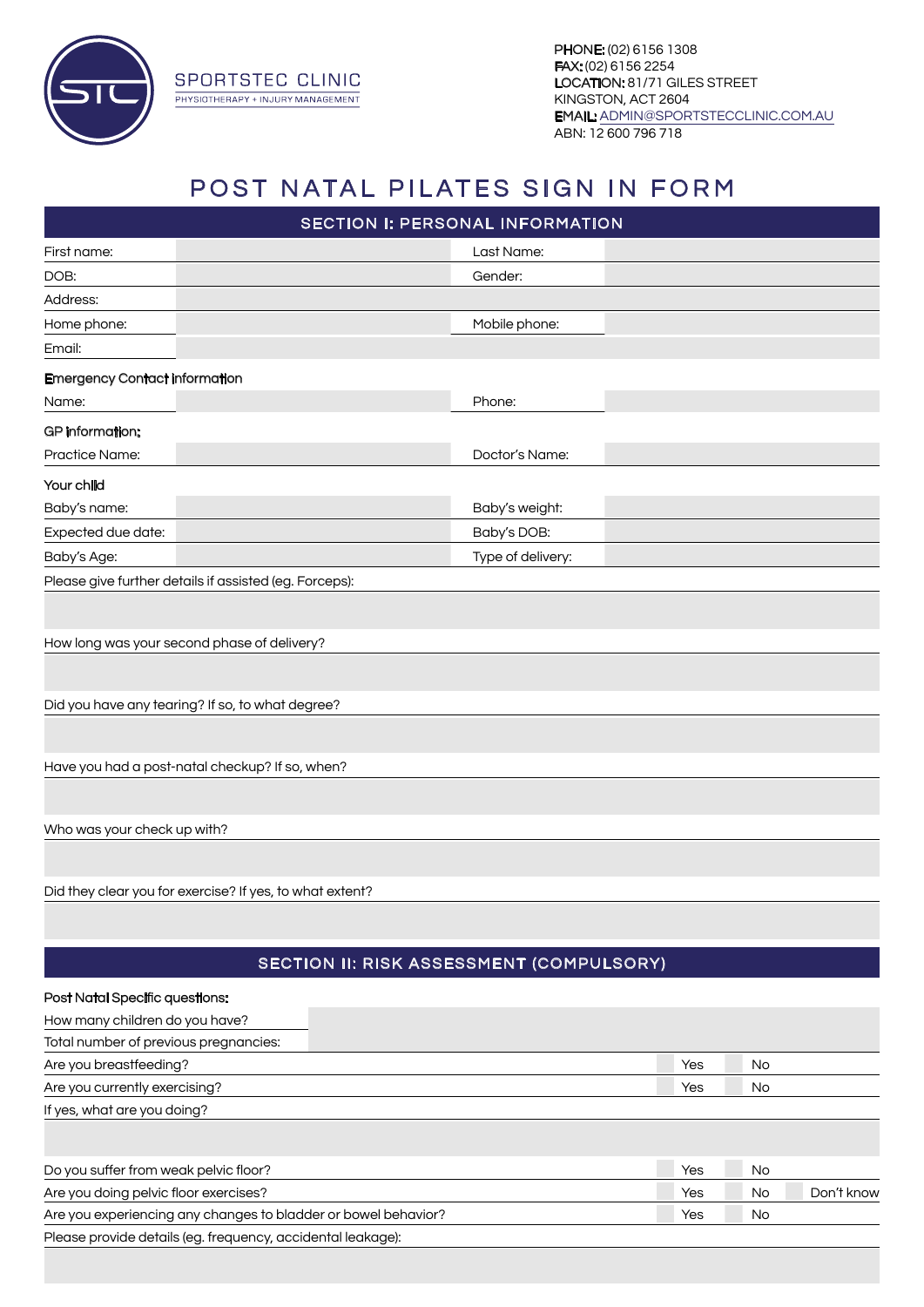

## **SPORTSTEC CLINIC** PHYSIOTHERAPY + INJURY MANAGEMENT

| Have you ever undergone gynaecological surgery?                                                                                          | Yes                                                 | No |     |  |
|------------------------------------------------------------------------------------------------------------------------------------------|-----------------------------------------------------|----|-----|--|
| Have you ever injured your pelvic region?                                                                                                | Yes                                                 | No |     |  |
| Do you have a history of low back pain?                                                                                                  | Yes                                                 | No |     |  |
| Do you, or have you ever suffered from pelvic pain during or after intercourse?<br>Yes<br>No                                             |                                                     |    | N/A |  |
| Please check any of the following you may have:<br>Please check if you have EVER had a history of the following:                         |                                                     |    |     |  |
| Anaemia                                                                                                                                  | Inactive /sedentary lifestyle                       |    |     |  |
| Epilepsy/Seizures                                                                                                                        | Pre-existing back/ neck/pelvic pain or other injury |    |     |  |
| Chronic bronchitis                                                                                                                       | Pre-existing medical conditions                     |    |     |  |
| Obesity or underweight (BMI>33 or <18)<br>Gynaecological surgery                                                                         |                                                     |    |     |  |
| High blood pressure                                                                                                                      | Lifting heavy weights at the gym or work            |    |     |  |
| <b>Diabetes</b><br>Type:                                                                                                                 | Previous or current prolapse                        |    |     |  |
| Intra-uterine growth retardation (small growth for dates)                                                                                |                                                     |    |     |  |
| Smoking                                                                                                                                  |                                                     |    |     |  |
| Hyperthyroidism                                                                                                                          |                                                     |    |     |  |
| Endometriosis                                                                                                                            |                                                     |    |     |  |
| Polycystic Ovary Syndrome                                                                                                                |                                                     |    |     |  |
| Constipation or regular strain                                                                                                           |                                                     |    |     |  |
| Please check if you experienced any of the following conditions<br>Please check any you currently experiencing:<br>during the pregnancy: |                                                     |    |     |  |
| Pelvic /groin pain<br>Pregnancy induced high blood pressure/ pre-eclampsia                                                               |                                                     |    |     |  |
| Neck or shoulder pain                                                                                                                    | Cervical incompetence/cervical suture               |    |     |  |
| Wrist pain/pins or needles?<br>Ruptured membranes                                                                                        |                                                     |    |     |  |
| If yes to any, please provide detail:                                                                                                    | History of premature labour this pregnancy          |    |     |  |
| History of bleeding during this pregnancy, especially in the<br>2nd/3rd trimester                                                        |                                                     |    |     |  |
| Placenta Praevia (low lying placenta)                                                                                                    |                                                     |    |     |  |
| Serious cardiovascular, kidney or respiratory problems                                                                                   |                                                     |    |     |  |
| Multiple gestation (eg twins) at risk of premature labour                                                                                |                                                     |    |     |  |
| <b>General Health and Wellbeing</b>                                                                                                      |                                                     |    |     |  |
| Please check if you experienced or have been diagnosed with:                                                                             |                                                     |    |     |  |
| <b>Heart Disease/Stroke</b><br>Loss of Balance/Recent falls<br>If yes, when:                                                             |                                                     |    |     |  |
| Shortness of Breath or Chest Pain                                                                                                        |                                                     |    |     |  |
| Cancer<br>If yes, exercise induced:<br>If yes, diagnosis:                                                                                |                                                     |    |     |  |
| <b>Fluid Restriction</b>                                                                                                                 |                                                     |    |     |  |
| Infectious diseases<br>If yes, water allowed:                                                                                            |                                                     |    |     |  |
| If yes, details:<br>High Cholesterol Level<br>Allergies                                                                                  |                                                     |    |     |  |
| Cigarette smoking<br>If yes, details:<br>Number of sticks daily:                                                                         |                                                     |    |     |  |
| Any other medical conditions<br>If yes, diagnosis:                                                                                       |                                                     |    |     |  |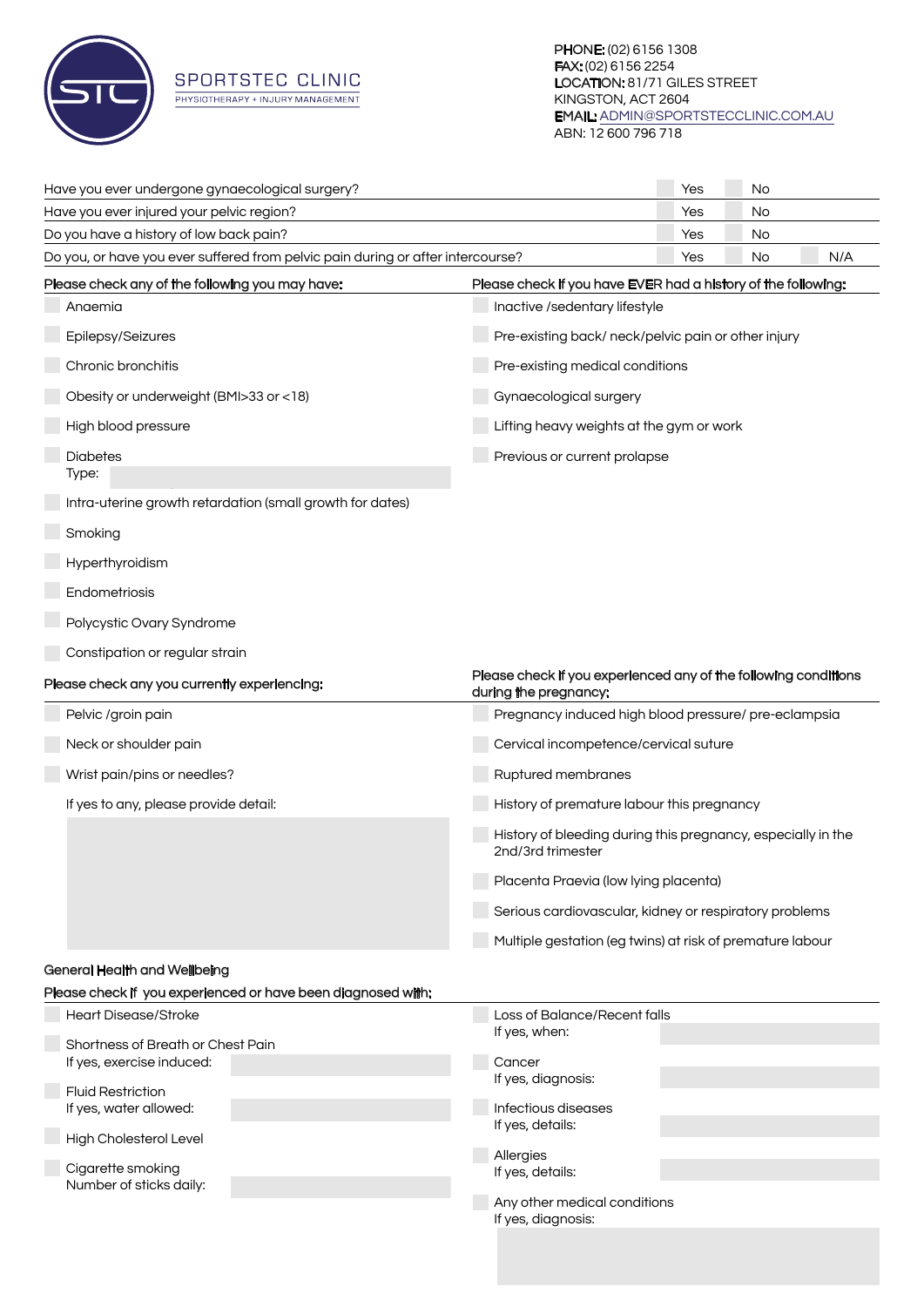

SPORTSTEC CLINIC PHYSIOTHERAPY + INJURY MANAGEMENT

|                                                                                                                                     | Please list any prescribed medication for medical conditions/injuries you are currently taking: |  |                                      |      |  |  |  |  |
|-------------------------------------------------------------------------------------------------------------------------------------|-------------------------------------------------------------------------------------------------|--|--------------------------------------|------|--|--|--|--|
|                                                                                                                                     |                                                                                                 |  |                                      |      |  |  |  |  |
|                                                                                                                                     |                                                                                                 |  |                                      |      |  |  |  |  |
| Please list any car accidents/ work place injuries with approximate dates:                                                          |                                                                                                 |  |                                      |      |  |  |  |  |
|                                                                                                                                     |                                                                                                 |  |                                      |      |  |  |  |  |
|                                                                                                                                     |                                                                                                 |  |                                      |      |  |  |  |  |
|                                                                                                                                     | Please list any surgeries/ hospitalisations in the last 12 months:                              |  |                                      |      |  |  |  |  |
|                                                                                                                                     |                                                                                                 |  |                                      |      |  |  |  |  |
|                                                                                                                                     |                                                                                                 |  |                                      |      |  |  |  |  |
| Doctor's referral<br>How did you learn about us?<br>Social media<br>Word of mouth<br>Flyer<br>Google                                |                                                                                                 |  |                                      |      |  |  |  |  |
| Other:                                                                                                                              |                                                                                                 |  |                                      |      |  |  |  |  |
|                                                                                                                                     |                                                                                                 |  |                                      |      |  |  |  |  |
|                                                                                                                                     |                                                                                                 |  | <b>SECTION III: INFORMED CONSENT</b> |      |  |  |  |  |
|                                                                                                                                     |                                                                                                 |  |                                      |      |  |  |  |  |
|                                                                                                                                     | I have read, agreed, understood and will abide by STC's Terms and Conditions                    |  |                                      |      |  |  |  |  |
| I have read, agreed and understood the precautions for this class and the information I have provided is correct and to the best of |                                                                                                 |  |                                      |      |  |  |  |  |
|                                                                                                                                     | my knowledge                                                                                    |  |                                      |      |  |  |  |  |
|                                                                                                                                     |                                                                                                 |  |                                      |      |  |  |  |  |
|                                                                                                                                     | I am aware of STC's Privacy Policy that can be found on the website                             |  |                                      |      |  |  |  |  |
| Name (please type):                                                                                                                 |                                                                                                 |  |                                      | Date |  |  |  |  |
|                                                                                                                                     |                                                                                                 |  |                                      |      |  |  |  |  |

## SECTION IIII: WAIVER

- 1. In consideration of participating the "Activity", I agree and acknowledge that I am fully aware that participation in the Activity involve risks and I accept those risks which may occur as a result of participating, even if the risks are created by the Released Party (as defined below) or anyone else.
- 2. "Claims" includes but is not limited to any and all liabilities, claims, demands, legal actions, rights of actions for damages, personal injury or death in connection with participation in the Activity. "Released Party" means STC or any of its affiliates, franchisees and their respective representatives, directors, officers, agents, employees or volunteer staff.
- 3. I agree and acknowledge that:
	- a. I am in proper physical condition to participate in the Activity, and am aware that participation could, in some circumstances; result in physical injury, serious physical injury or death.
	- b. I am aware that if the Activity occurs outdoors, the streets adjourning the area of the Activity are open to regular vehicular traffic during the Activity and I will obey all traffic laws and regulations.
	- c. I accept full responsibility for any product or technology loaned to me as part of participation in this Activity and commit to return the same in good working order.
- 4. I hereby, for myself and for my heirs, next of kin, executors, administrators and assigns, fully release, waive and forever discharge any and all rights or Claims I may have, now or in the future, against any Released Party, even if the Claims are based on the carelessness, negligence or gross negligence of a Released Party or anyone else. Without limiting the foregoing, I further release any recourses which I may now or hereafter have resulting from any decision of any Released Party.
- 5. To the full extent permitted by law, I agree that the Released Party's liability is limited to fees I have or will soon pay for the Activity.
- 6. I agree to indemnify (reimburse for any loss) and hold harmless each Released Party from any loss or liability incurred as a result of defending any Claim made by me or anyone making a Claim on my behalf, should it be found I was the cause of detrimental incident which gave rise to the claim.
- For avoidance of doubt, I indemnify the Released Party from and against all liability arising out of the Activity except where the liability arises as a direct result of the Released Party's willful misconduct or gross negligence.
- 7. I agree to indemnify and forever hold harmless the Released Party for any injuries or similar which may give rise to a Claim as a result of withholding information and/or not providing honest, timely and accurate information to the Released Party.
- 8. I am aware that it is advisable to consult a physician prior to participating in the Activity. If I have consulted a physician, I have taken the physician's advice.